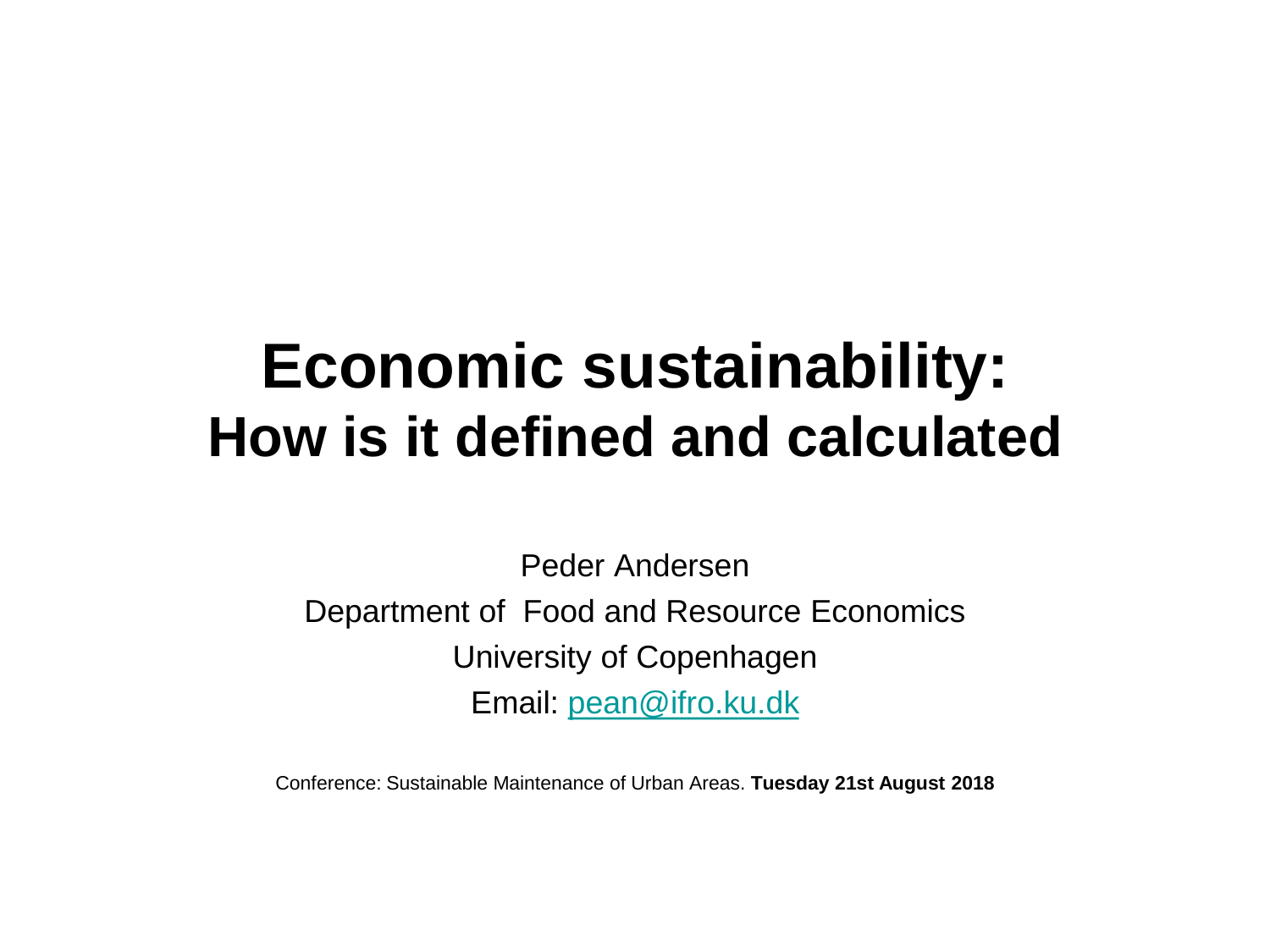## **Key topics**

- Get insights into the term and idea(s) behind of sustainable development
- How is economic sustainability defined?
- How is economic sustainability measured?
- What is sustainable maintenance of urban green areas, and how can sustainability of urban green areas be assessed from an economic perspective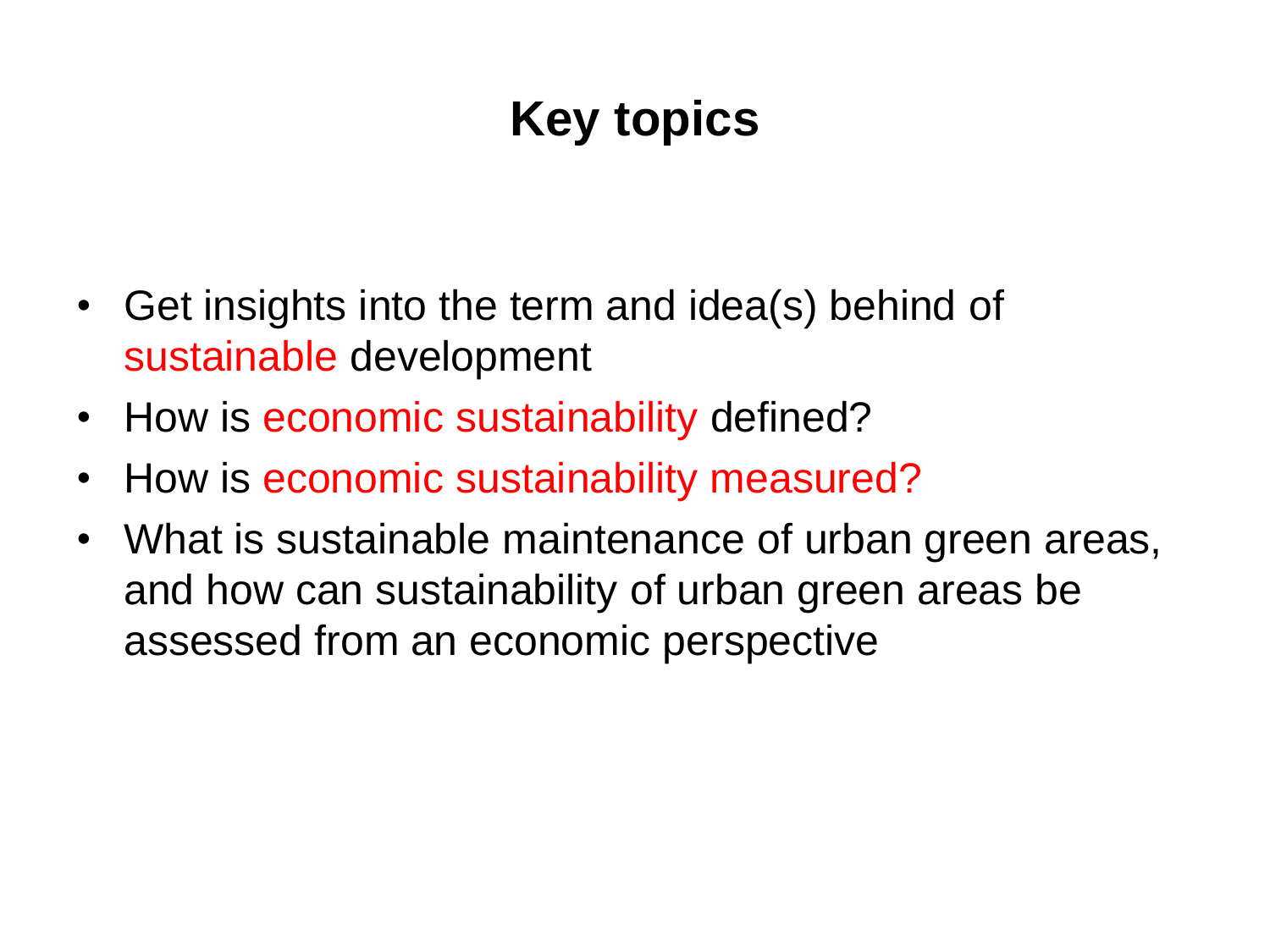Your perception of economic sustainability

- Discuss with your neighbor
	- ONLY to minutes
	- Be prepared to give feedback to the audience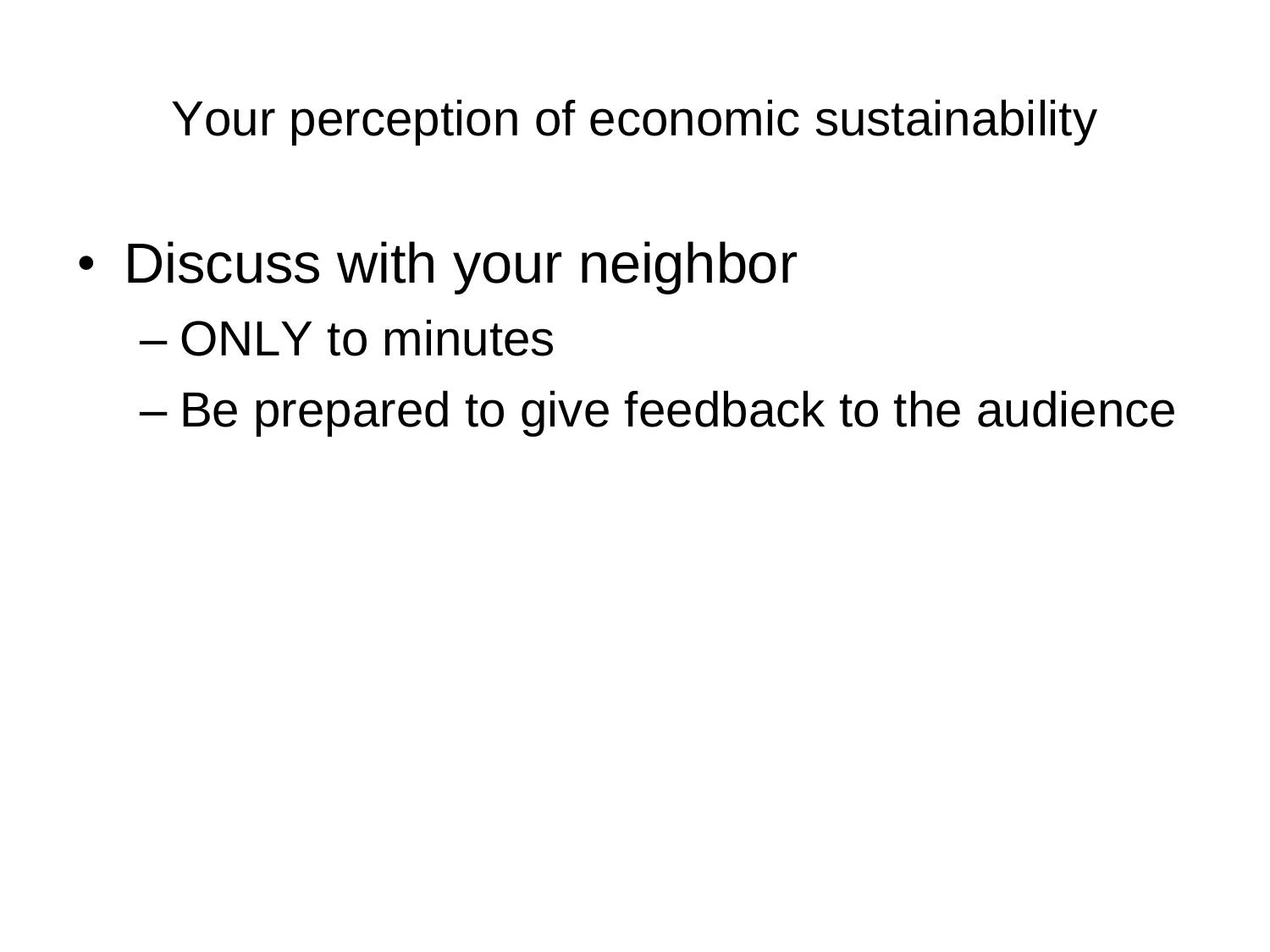## **Sustainability and Sustainable Development**

### • **A concept best known from the 1987 report:**

– Our Common Future - often referred to as "the Brundtland report" (World Commission on Environment and Development)

### • **The most well-known phrase from this report:**

- "Sustainable development is development that meets the needs of the present without compromising the ability of future generations to meet their own needs."
- What does that mean?
- Future generations' well-being/welfare/ standard of living should be as least as good as the well-being/welfare/standard of living of present generation's wellbeing
- Not a scientific question but an ethical question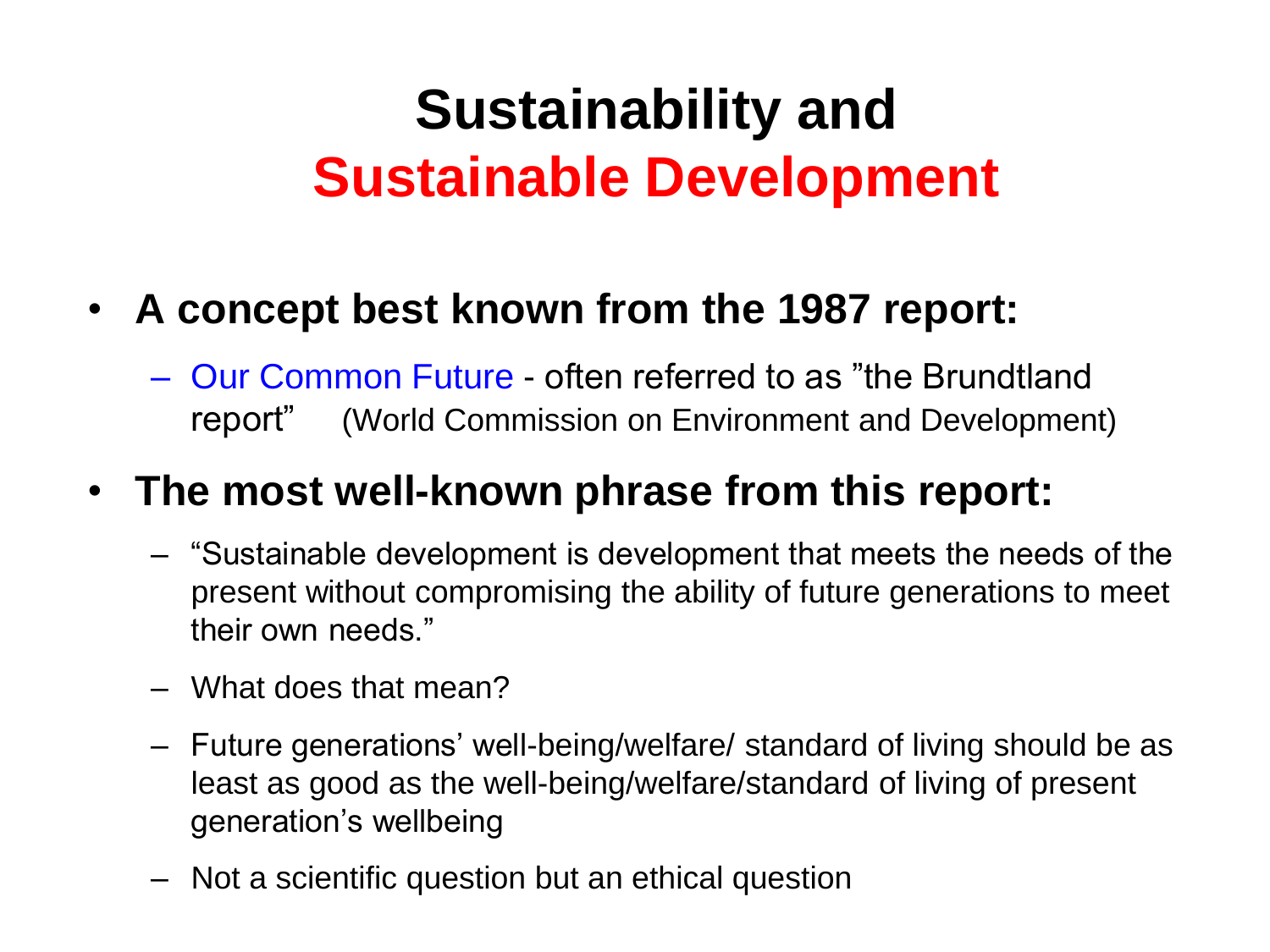## **CRITICAL ISSUES**

- **Under what conditions is**
	- Non-declining consumption for ever possible?
		- $\triangleright$  production uses inputs (do we have limited resources of input)
		- $\triangleright$  of non-renewable natural resources
- **Critical to sustainability is:**
	- the degree of resource substitutability
		- In production and in consumption
	- the rate of technical progress
		- Less polluting technology, new products
	- the degree of eco-system stability and resilience
		- Tipping points and so on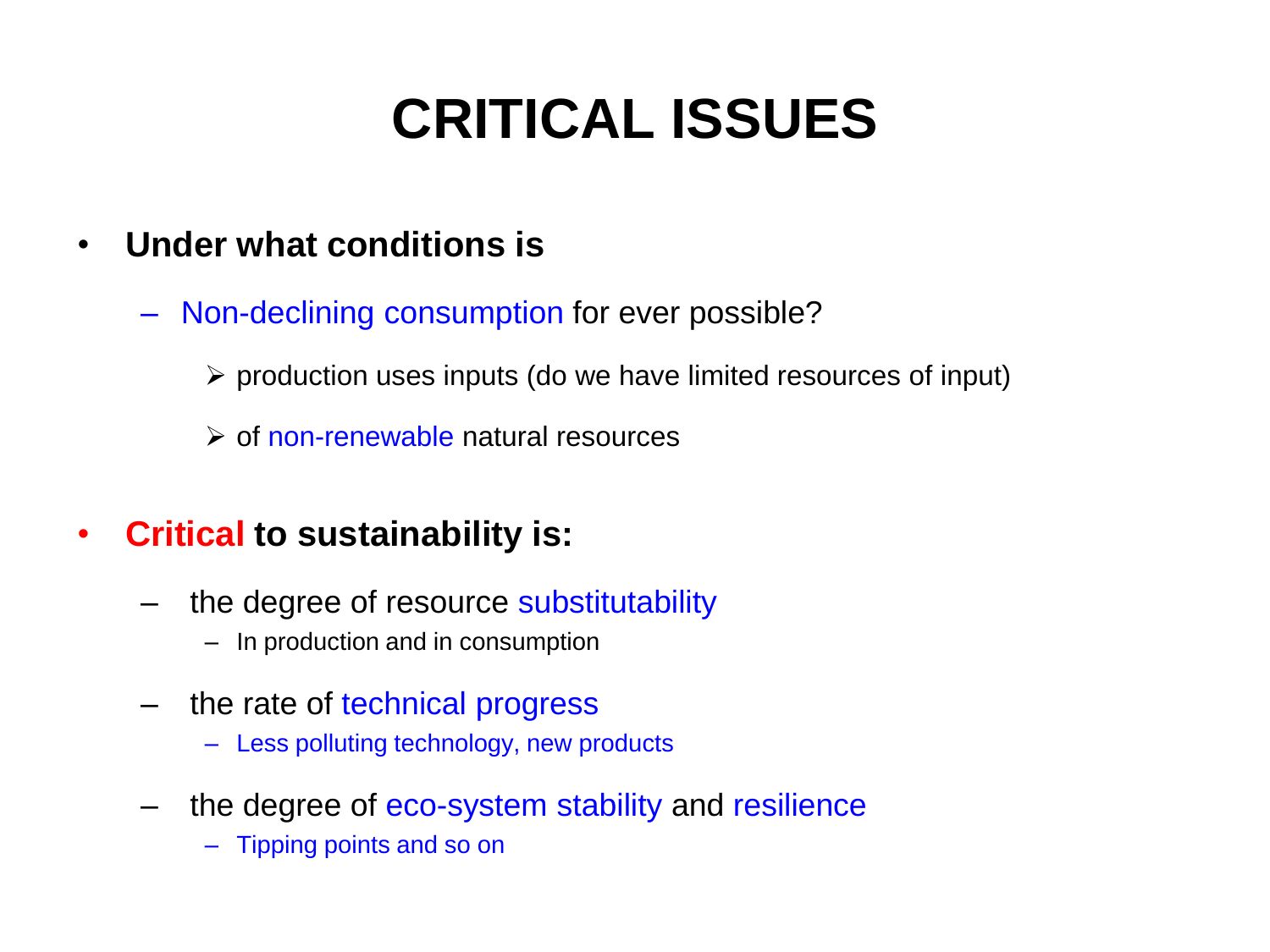# Weak and strong sustainability

- The importance of the degree of resource substitutability
- IF substitution between all input/resources (labour, capital and nature) is allowed, we have weak sustainability
- IF substitution between all resources (labour, capital and natural capital) is not allowed, we have strong sustainability
	- IF substitution is not allowed between any of the various kinds of natural capital, we have VERY strong sustainability
	- Some argue strongly against weak sustainability
		- Why? Future generations' unknown preferences or ??
		- But we have always substituted between goods!!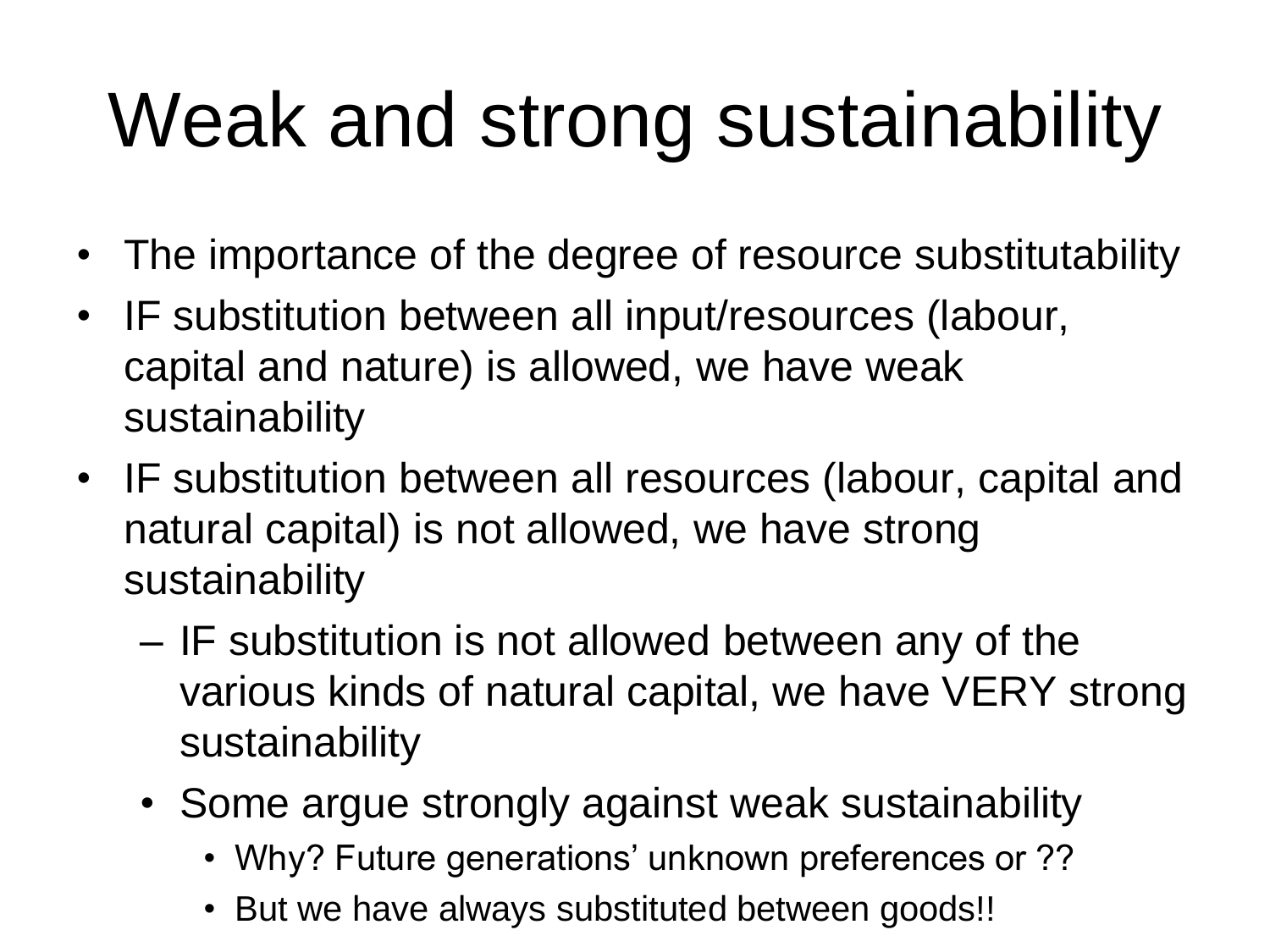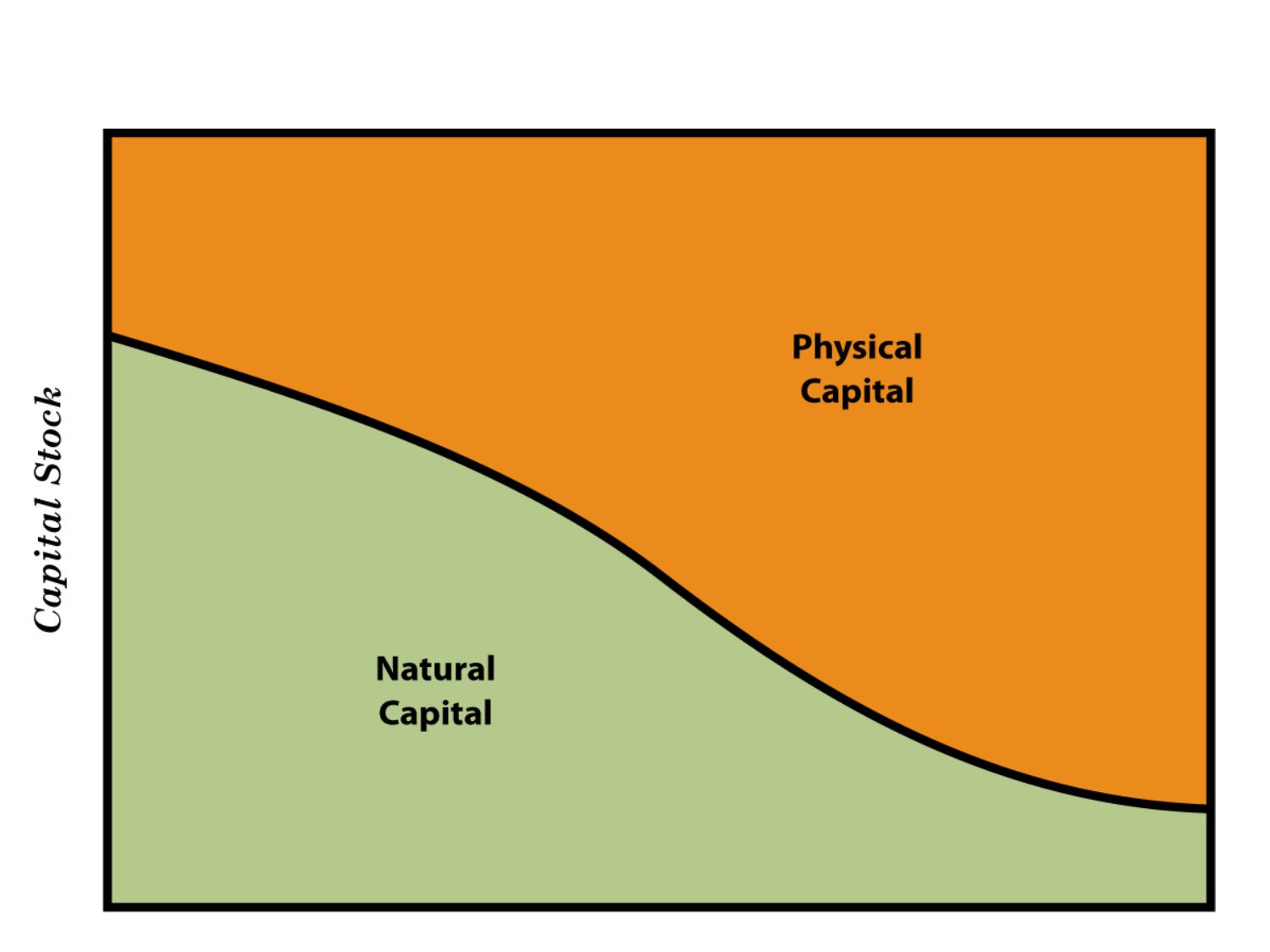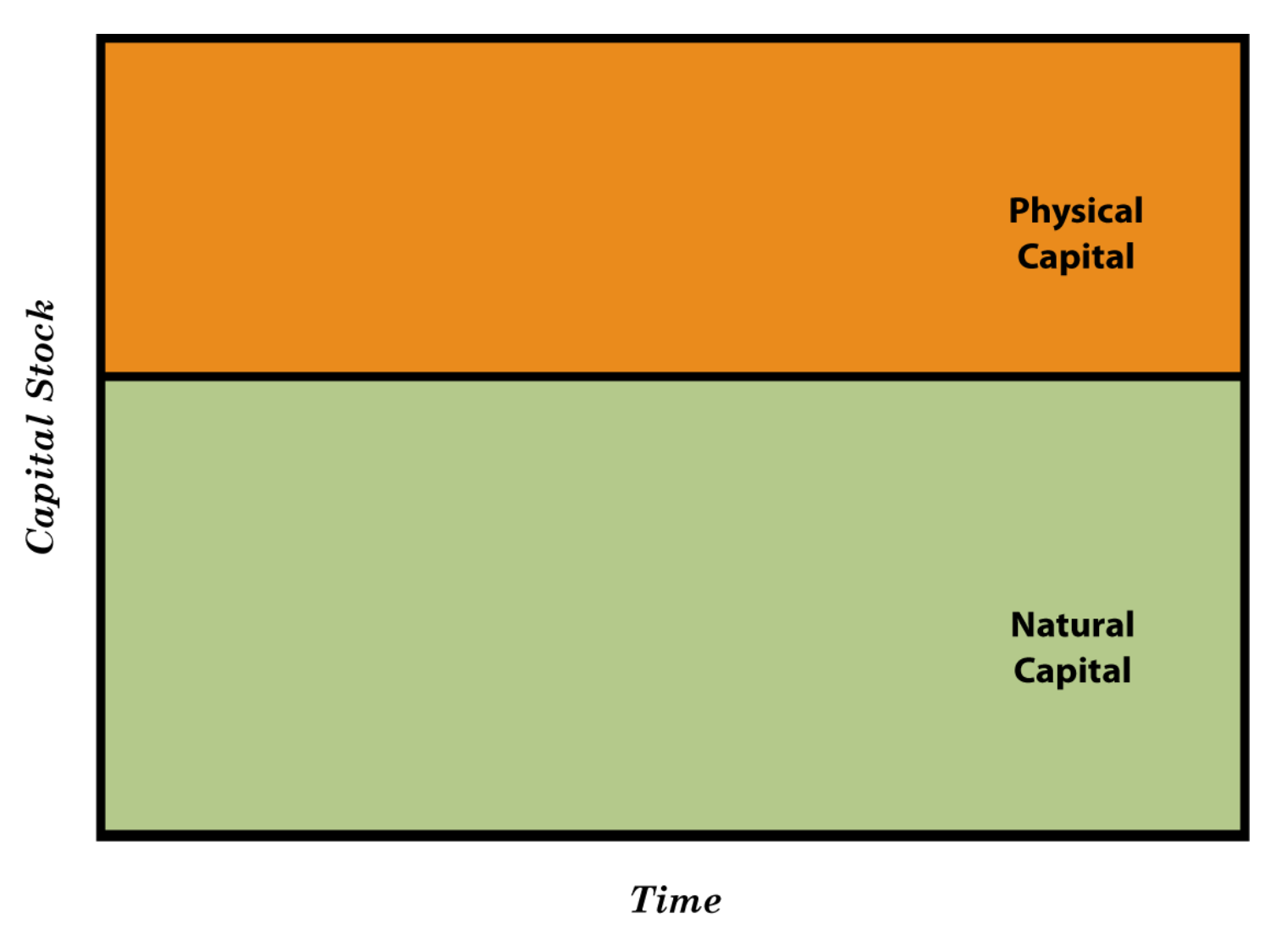How to measure sustainability: A Green Gross National Product (GNP)

- Traditional GNP
	- NNP net national product; production after depreciation
- Green NNP
	- Green NNP = NNP adjusted by the change of the nation's (or world's) natural capital (depreciation of natural capital)
		- Green NNP= NNP (P(NR) MC(NR))∆NR –

 $(P(R) - MC(R))\Delta R - MC(S)(\Delta S)$ , where

P er prices, MC marginal cost of production, ∆ indicates changes and NR is non-renewable resources resourcer , R is renewable resources and S pollution

Do we save for future generations? If yes, the deveopment is sustainable This makes sense for economists!! But for non-economists??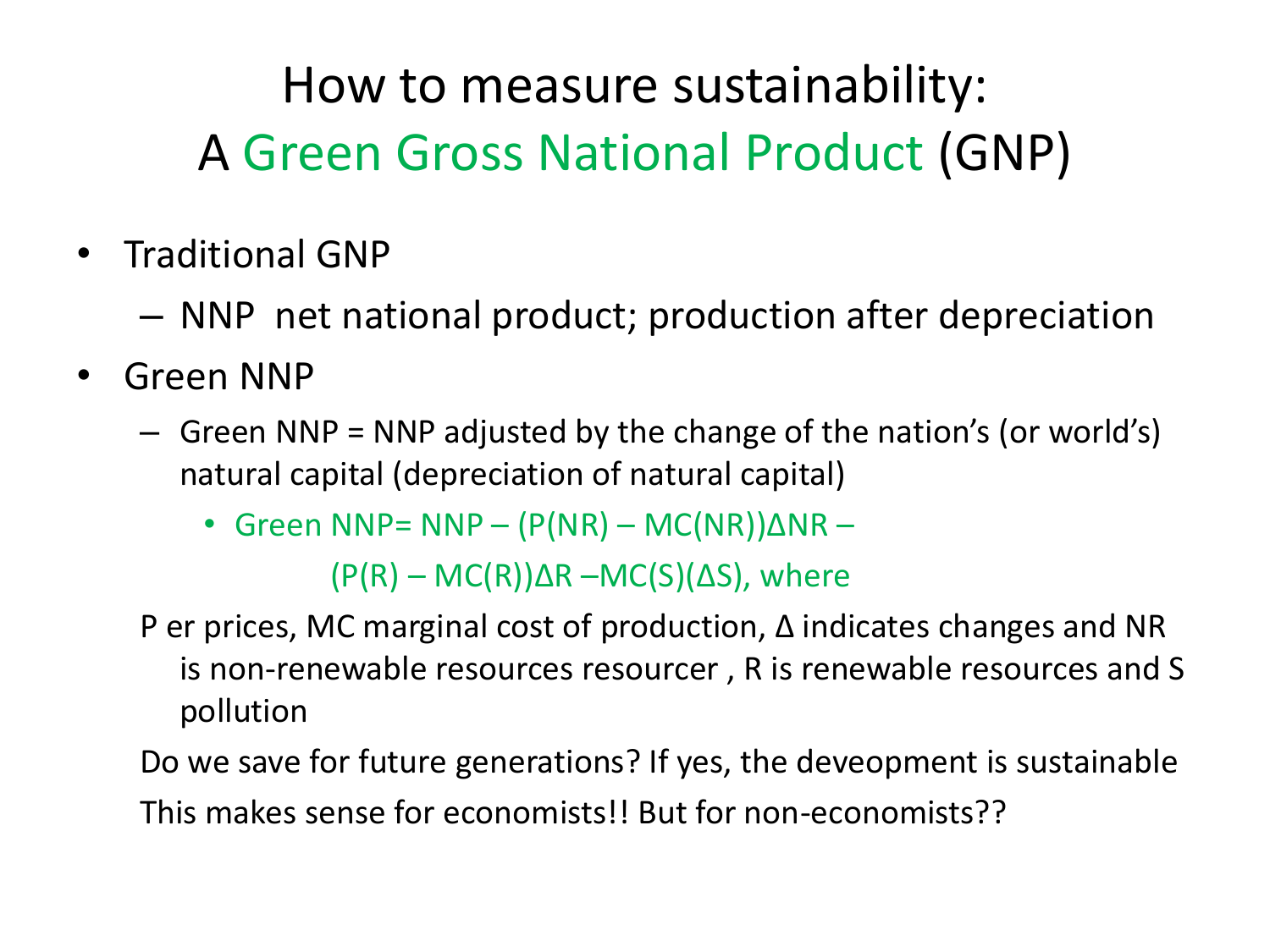## Where is "urban green areas" in the equation?

- In theory, urban green areas is included
- In empirical work is hidden
	- Urban green areas is a very small number in a Green Gross National Product
	- How do we value different type of urban green areas
	- How is externalities (side effects) of maintenance of urban green areas calculated and included in the equation?
		- Normally not directed calculated
		- The use of more or less pesticides or other polluting input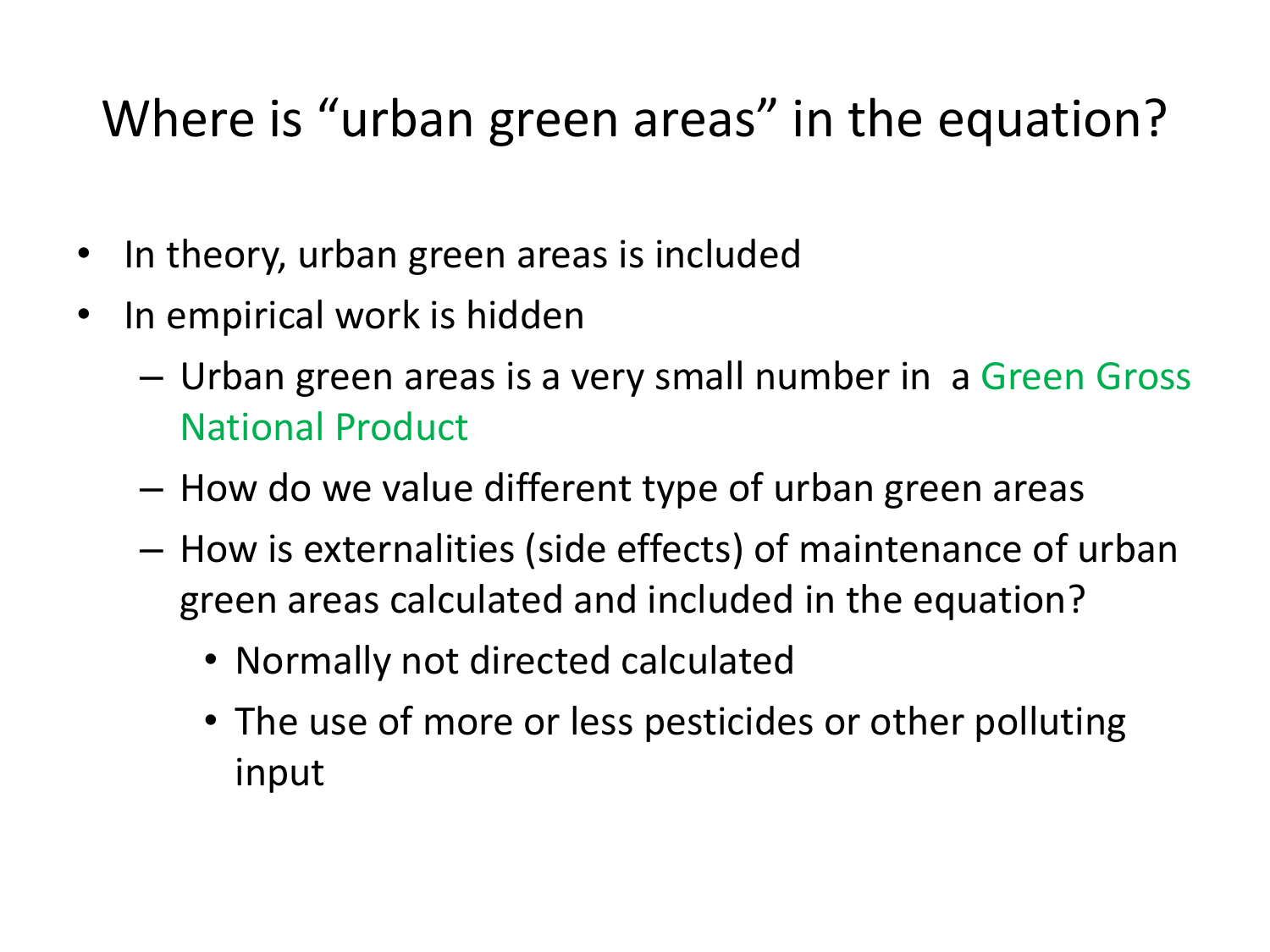# Classification of goods

### can we find markets prices or not

#### FIGURE 16.2 Fourfold Classification of Goods

|                 | <b>Private goods</b>                             | <b>Common resources</b>                            |
|-----------------|--------------------------------------------------|----------------------------------------------------|
| <b>Rival</b>    | Food and drink<br>Car<br>House                   | Fish in ocean<br>Atmosphere<br>National parks      |
| <b>Nonrival</b> | Natural monopoly goods                           | <b>Public goods</b>                                |
|                 | Internet<br>Cable television<br>Bridge or tunnel | National defense<br>The law<br>Air traffic control |

**Excludable** 

Nonexcludable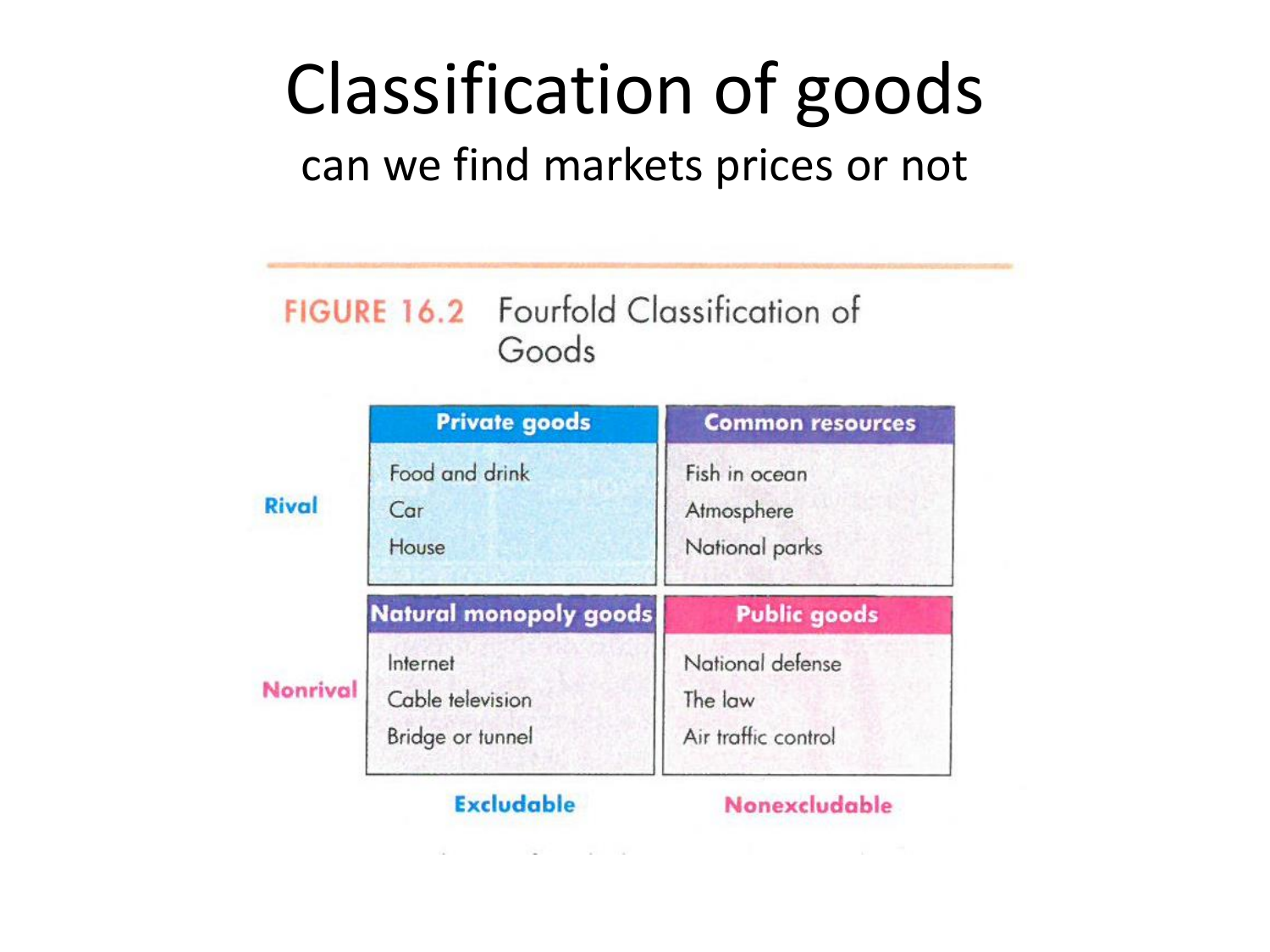## Economy-Environment Interactions and the **Laws of thermodynamics**

- **Economic activity has a material basis**
	- It draws resources from the environment, and provides flows back into the environment.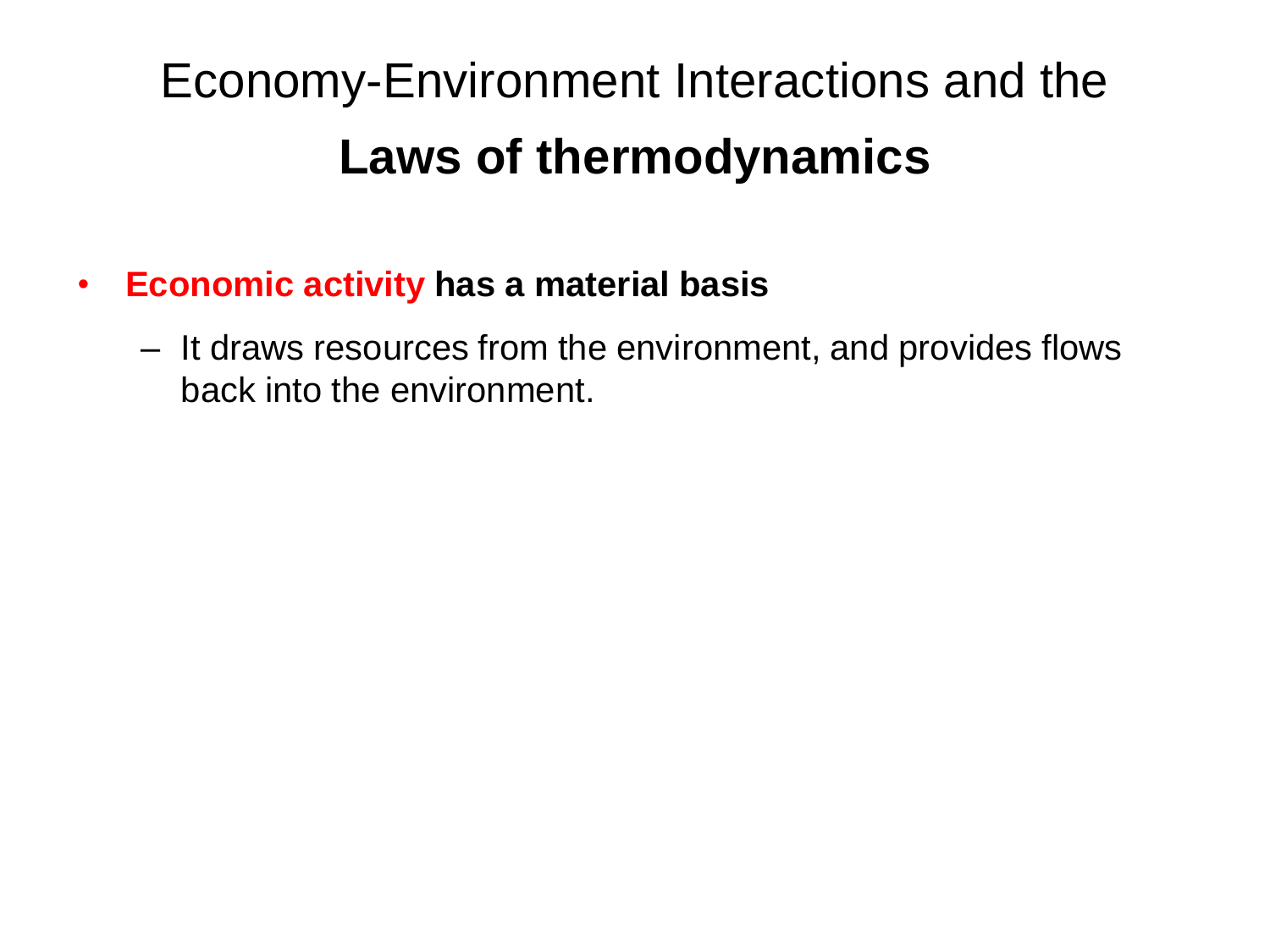### **Figure 1**

- **Environmental resource services and functions:**
	- **Waste assimilation and re-processing by ecological systems**
	- **Environmental systems support processes (air, climate, water, soil)**
	- **Provision of productive inputs**
		- In terms of natural resources
	- **Provision of environmental amenities**
		- that contribute to labour productivity
		- that contribute directly to human well-being/wellfare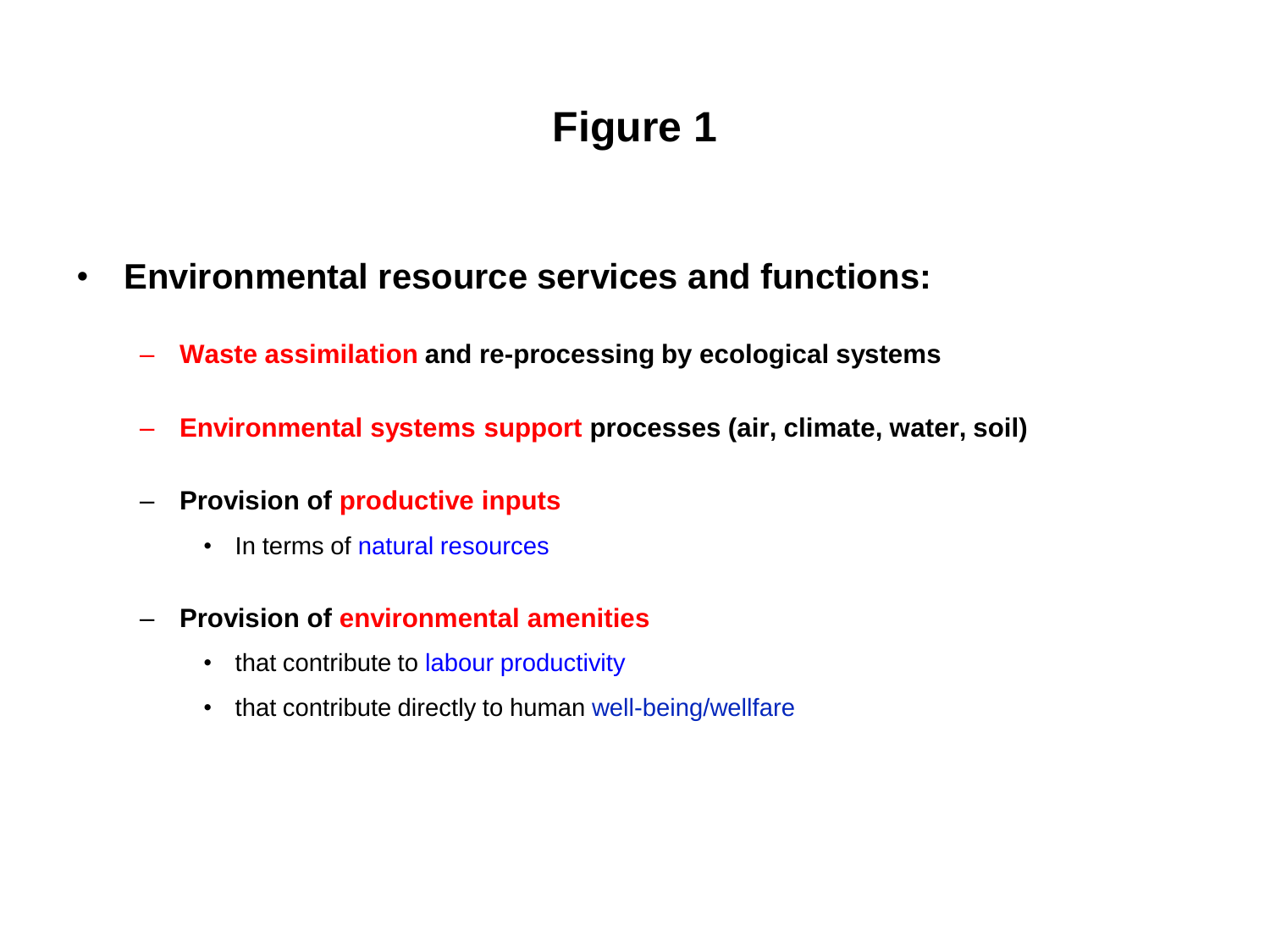## **Figure 1: Economic activity and environment**



Figure 2.1 Economic activity in the natural environment

Dashed lines represent possibilities of substitutions for environmental services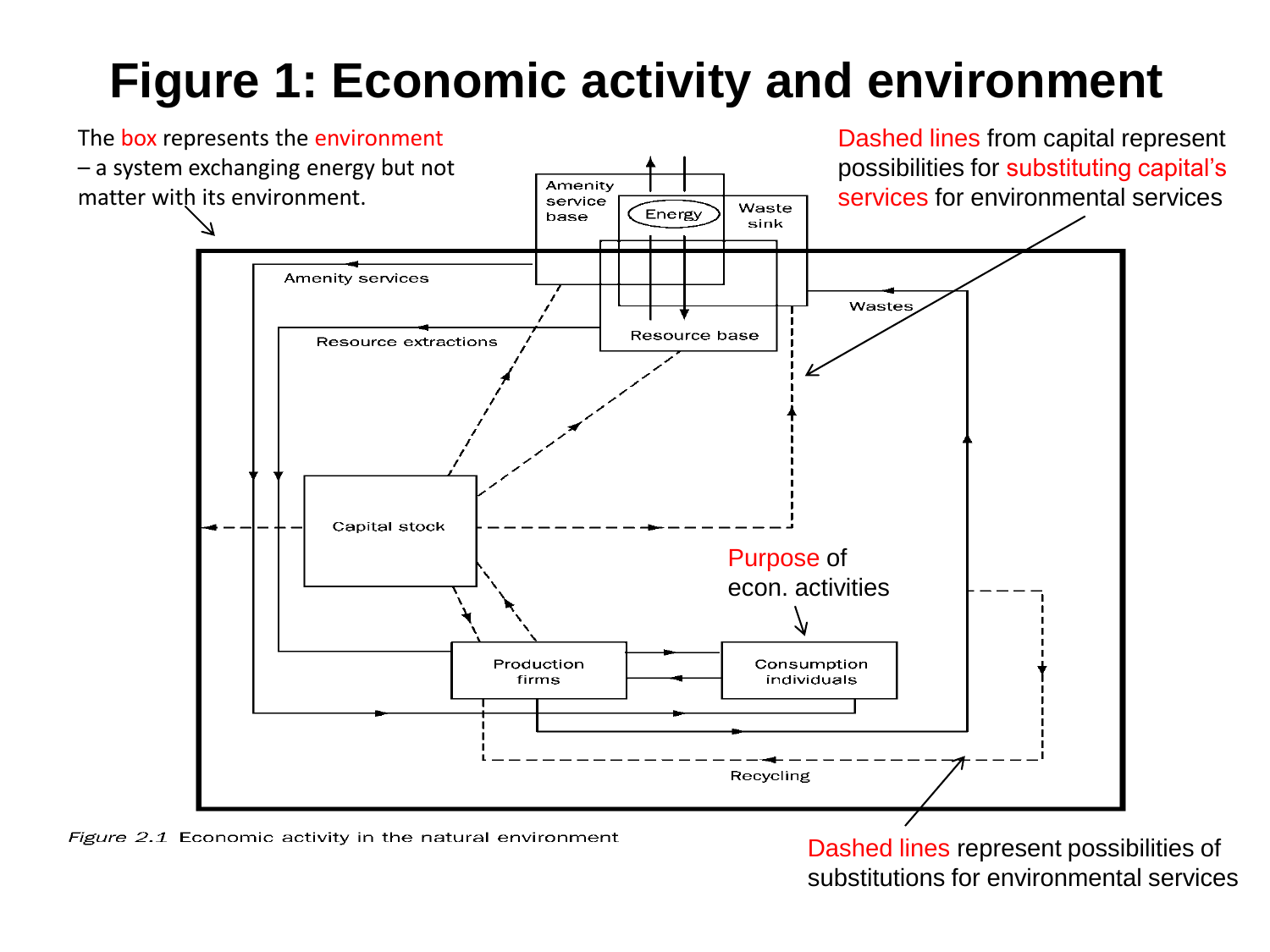## **Substituting for environmental services**

- **Recycling substitutes for environmental functions in two ways**
	- First, it reduces the demands made upon the waste sink function
	- Second, it reduces the demands made upon the resource base function.
- **Possible to substitute services of capital for environmental services** 
	- Capital in the form of a sewage treatment plant substitutes for the natural environmental function of waste sink
	- Energy use can be reduced by the installation of insulation
	- Investments in wind and solar power plant substitutes for fossil fuels.
- **Limited substitution possibilities** 
	- Life support function of natural environment (air, climate, water)
	- Quality of life.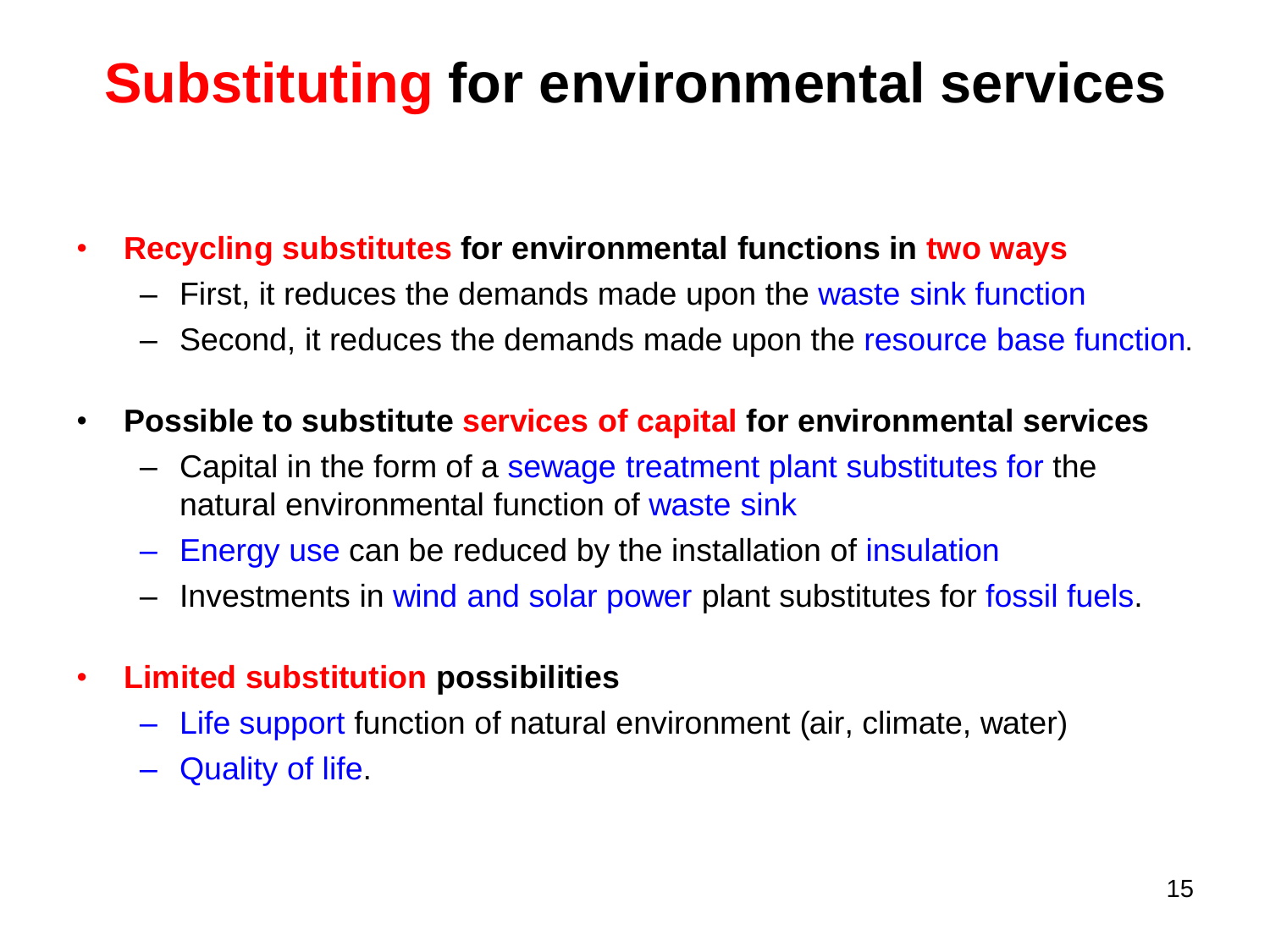# **Materials balance principle Implications**

- **The materials balance principle states an identity between** 
	- the mass of materials flow from the environment and
	- the mass of residual material discharge flows to the environment
	- Each sector receives an equal mass of inputs to the mass of its outputs.
- **The treatment of residuals from economic activity** 
	- does not reduce their mass
	- But waste management transforms residuals to a more benign form
- **The extent of recycling is important**
	- If recycling of household residuals can be increased
	- then the quantity of inputs into final production can be decreased  $\triangleright$  Implies less primary extraction of environmental resources.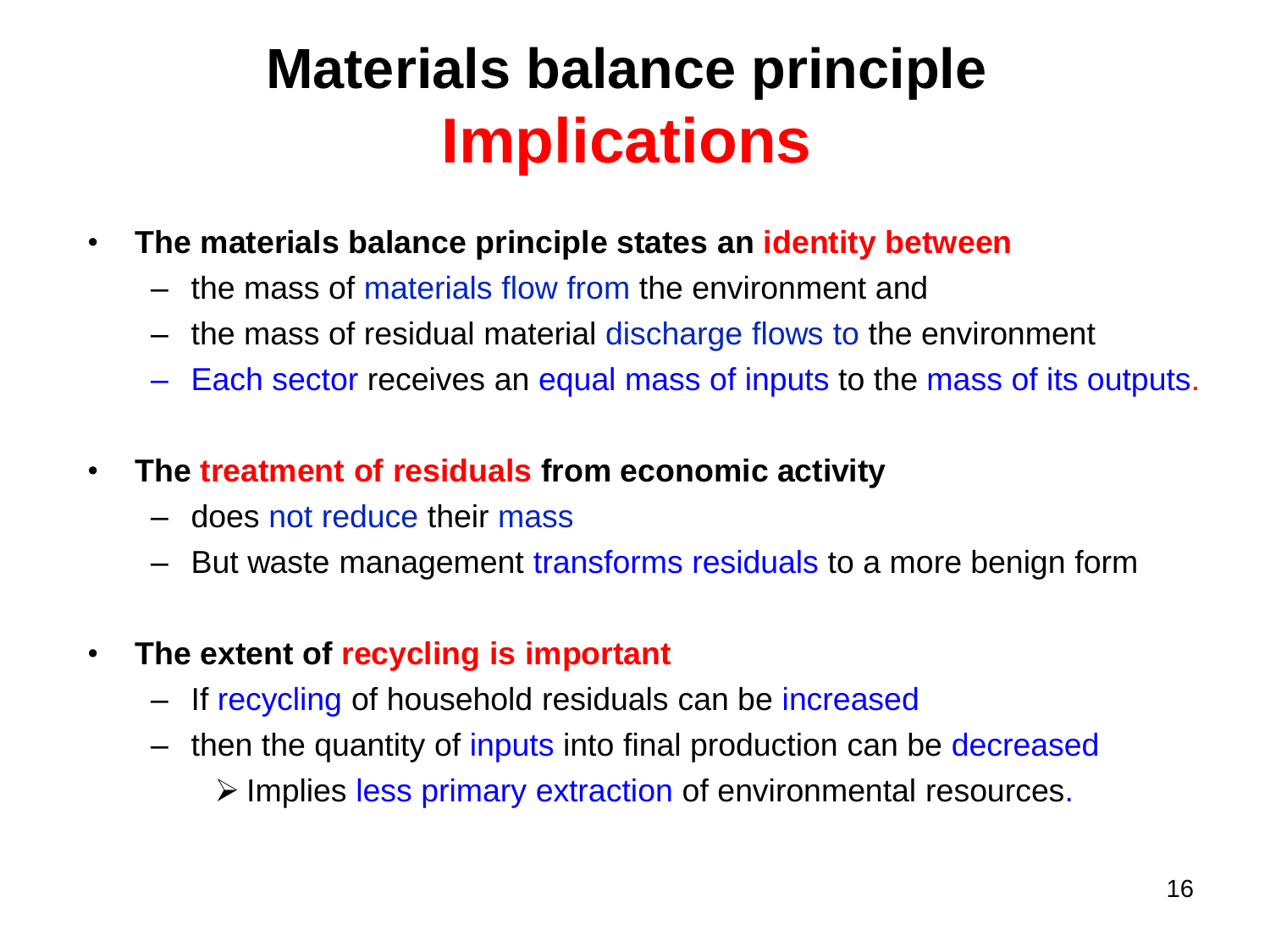## **Ecology and the economy: Principles of ecology**

- **The ability of the environmental system to provide environmental resource services** 
	- depends on its "state of well-being", i.e.
		- $\triangleright$  Ecosystem stability
		- Ecosystem resilience
- **We are interested in**:
	- Reproducibility of each system over time (sustainability)
	- Interactions between the two systems
	- Predictability or uncertainty in the operations of these sub-systems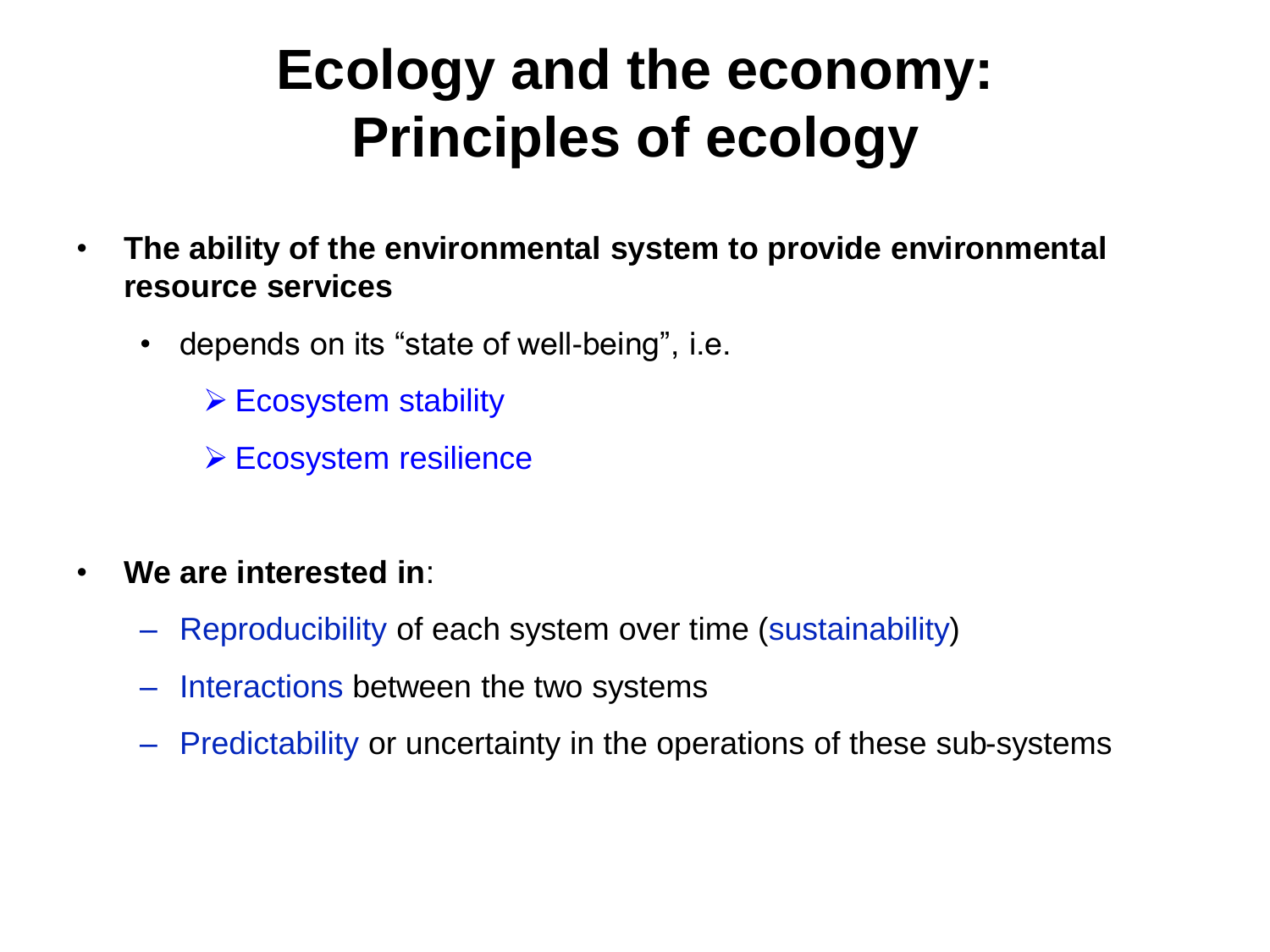### **Ecosystem stability and resilience**

- **Two concepts of fundamental importance in ecology are stability and resilience**
	- Stability is the propensity of a population to return to some kind of equilibrium following a disturbance.
	- Resilience is the propensity of an ecosystem to retain its functional and organisational structure following a disturbance.
- **If waste flow exceeds the assimilative capacity of the receiving system**
	- Dose-response relationships may exhibit very significant nonlinearities and discontinuities.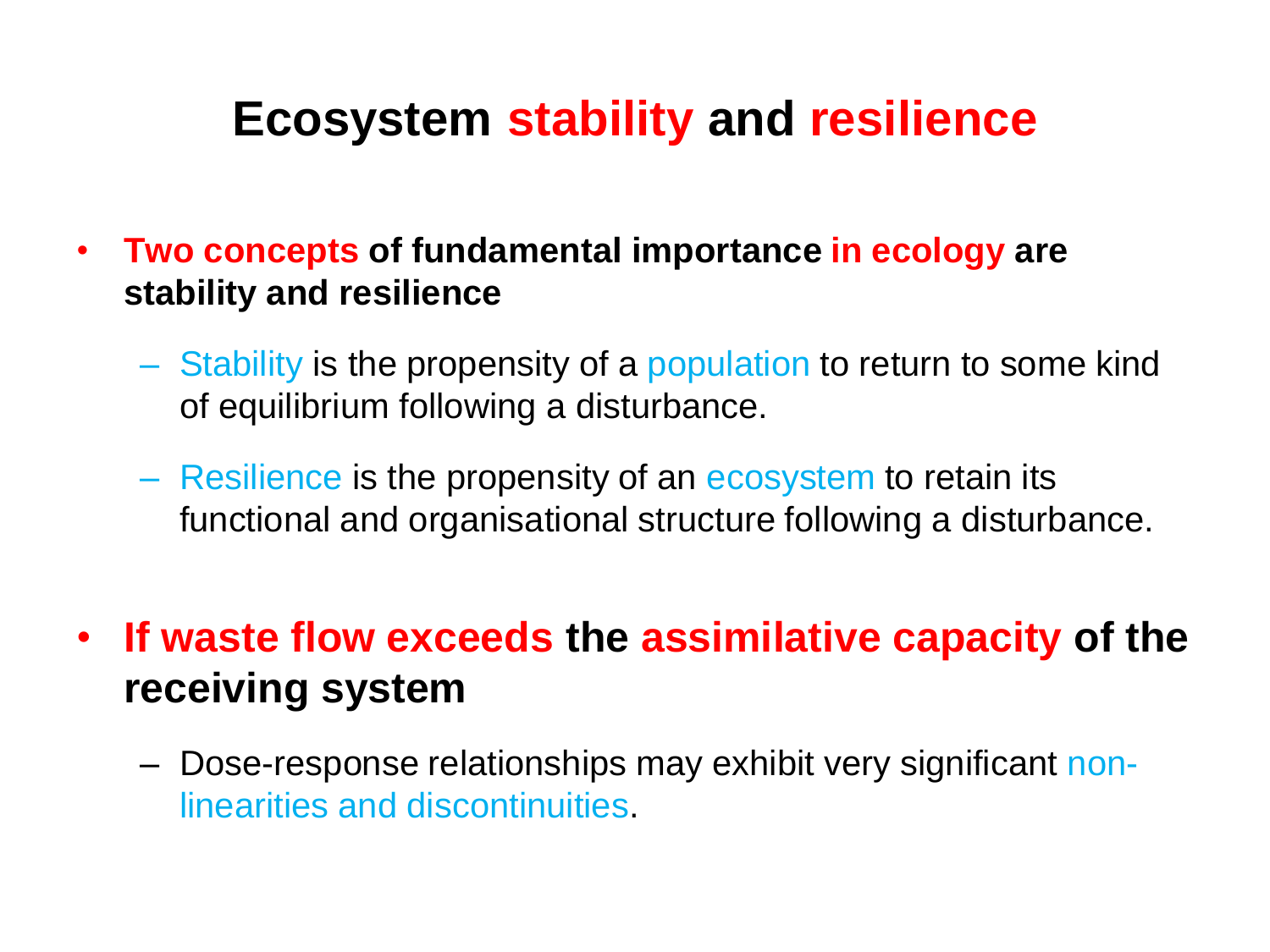# Environmental Kuznets Curve

### Is the effect of growth positive or negative on the quality of the environment?

- Economic growth  $\rightarrow$ 
	- $\triangleright$  initially higher emissions per capita
	- $\triangleright$  until per capita income reaches the turning point
	- $\triangleright$  and thereafter reduces emissions per capita



## **ECONOMIC GROWTH AND**

## **SUSTAINABILITY**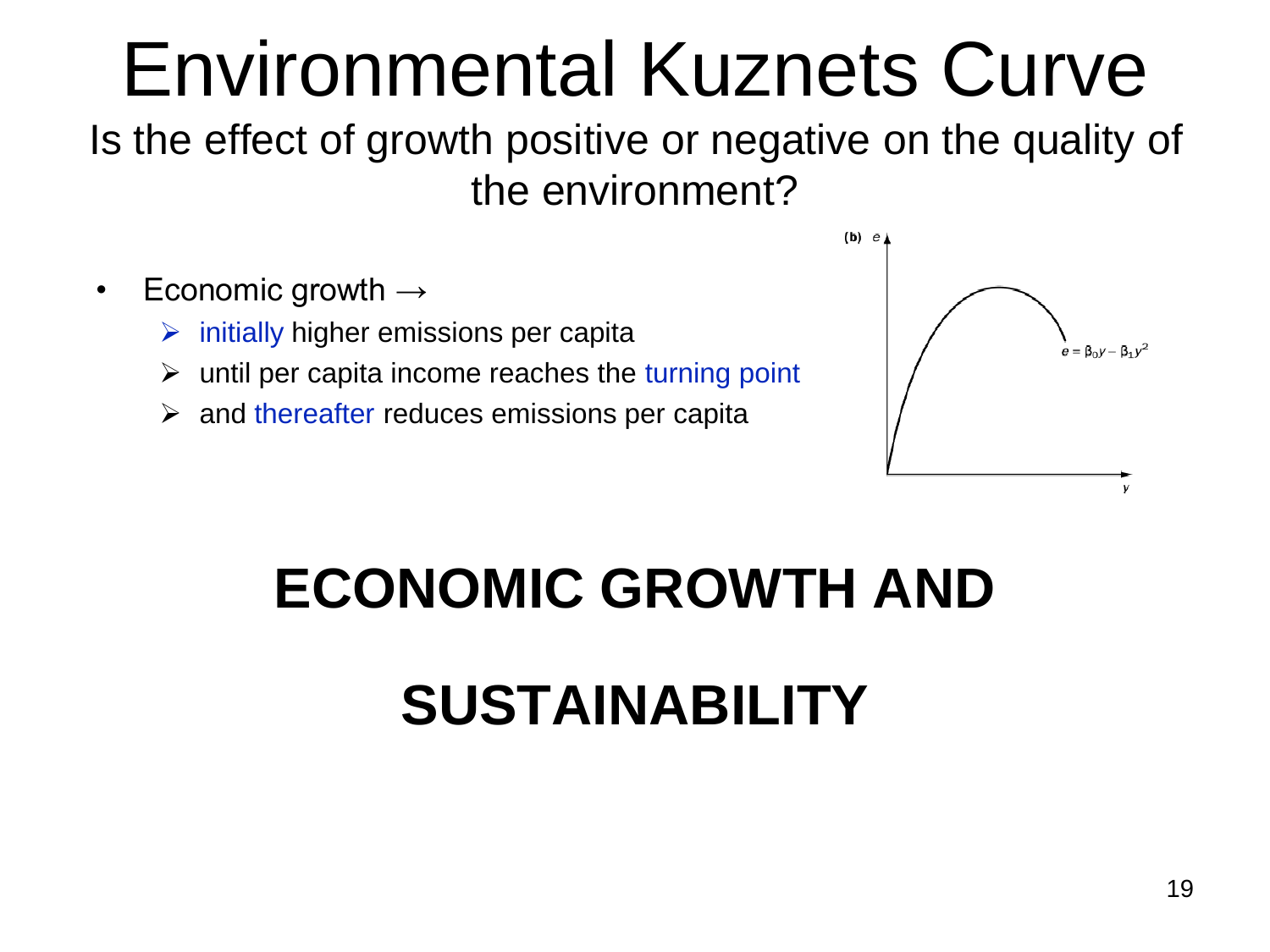### **Empirical evidence of** Environmental Kuznets Curve



Figure 2.9 Some evidence on the EKC. Estimates are based on cross-country regression analysis of data from the 1980s Source: Adapted from IBRD (1992)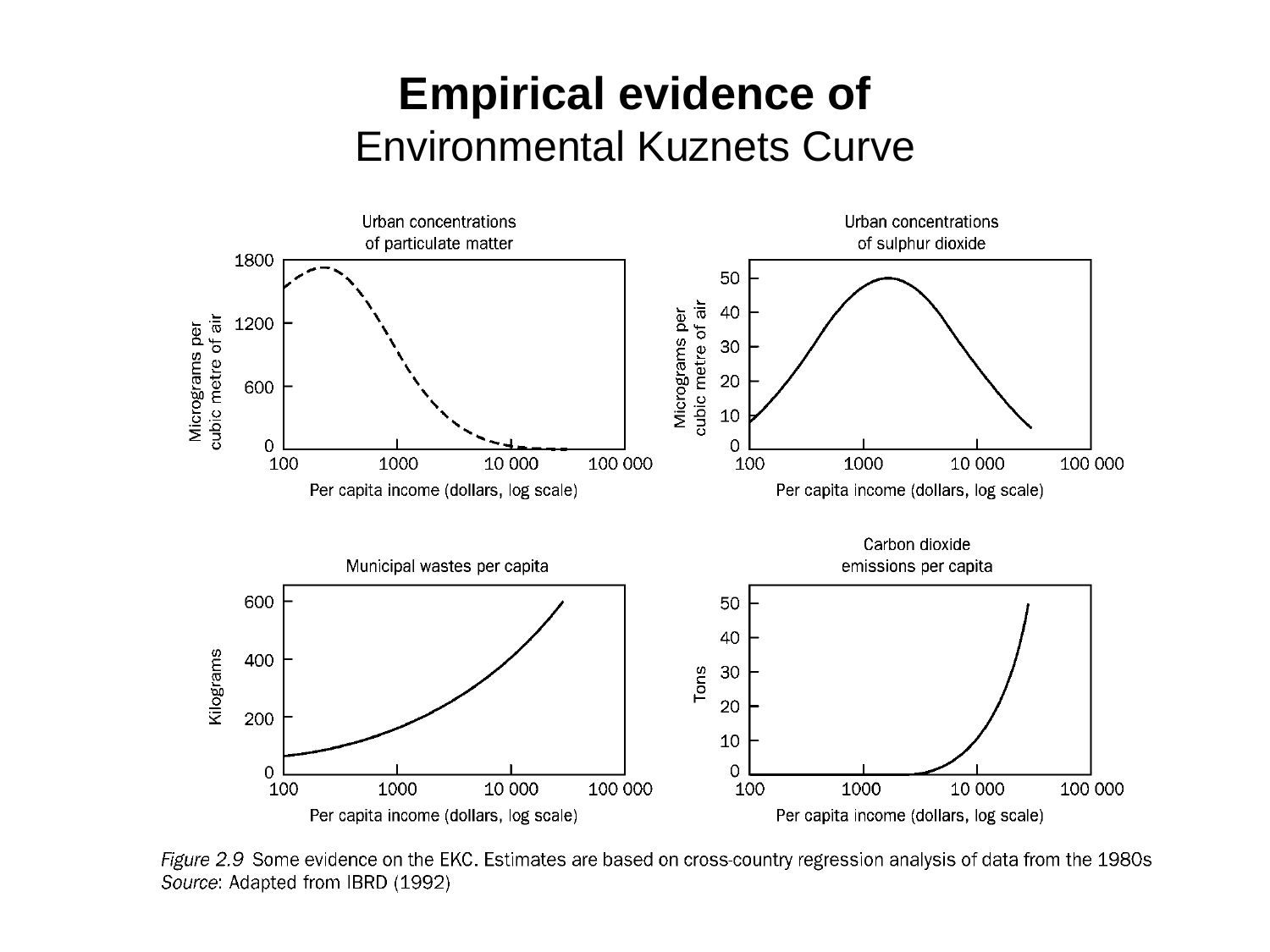#### **Danish greenhouse gas emissions and economic growth 1990-2008**

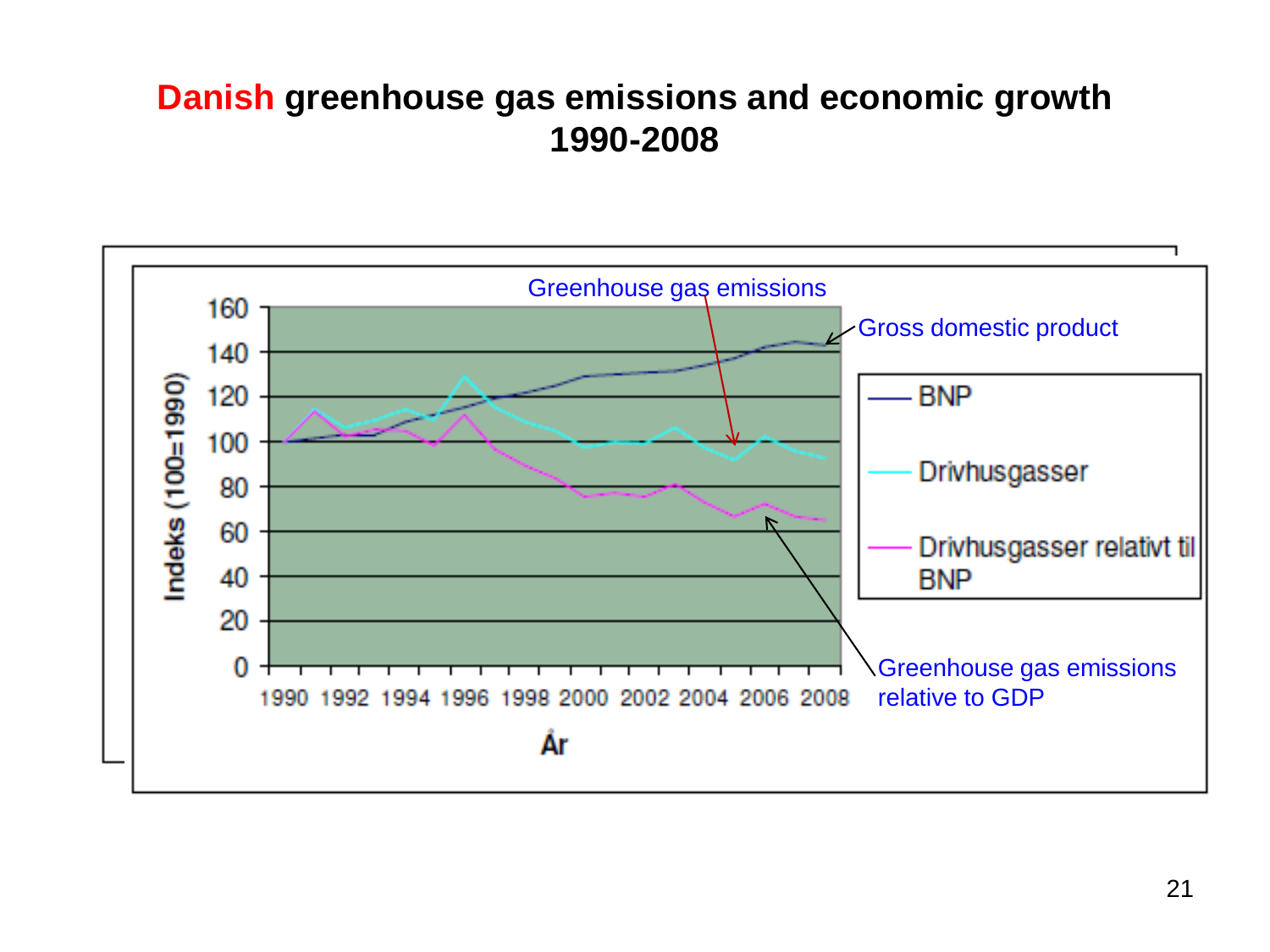# **Saving in forest**

% of Gross National Product (source: Danish Economic Councils)

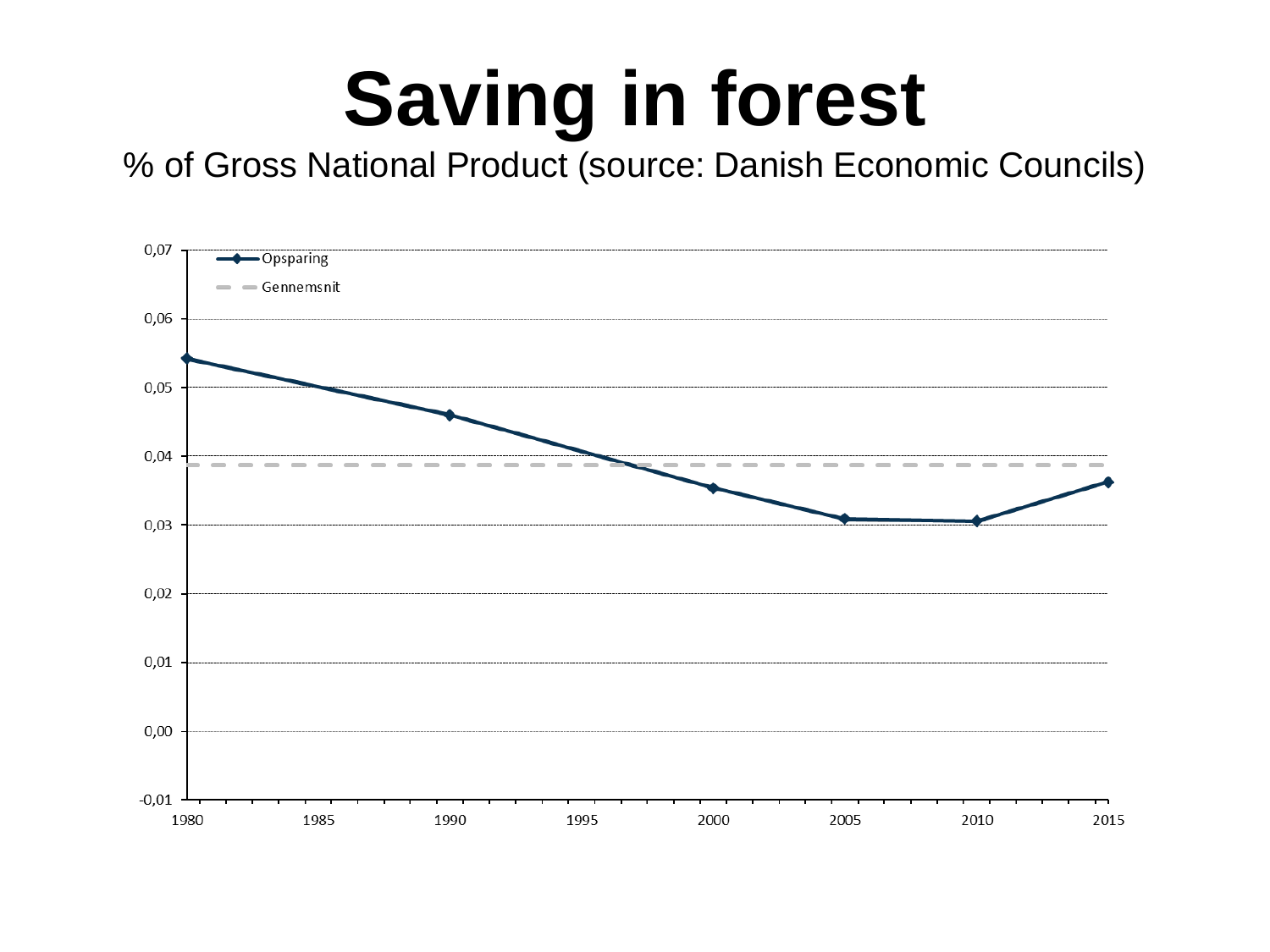# Saving in climate capital

% of Gross National Product (source: Danish Economic Councils)

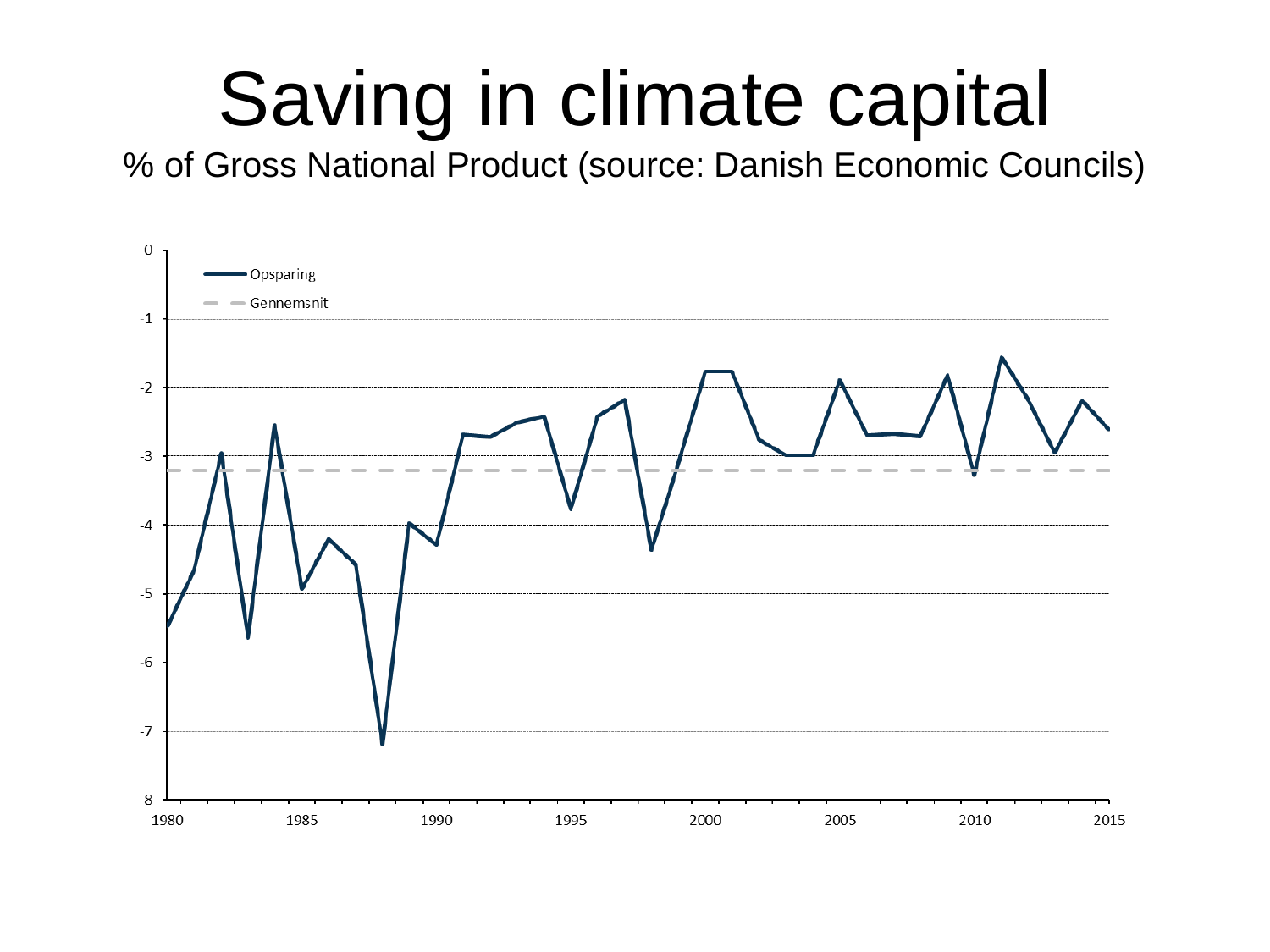## Genuine saving

### (Natur and environmental capital, Human made capital) % of Gross National Product (source: Danish Economic Councils

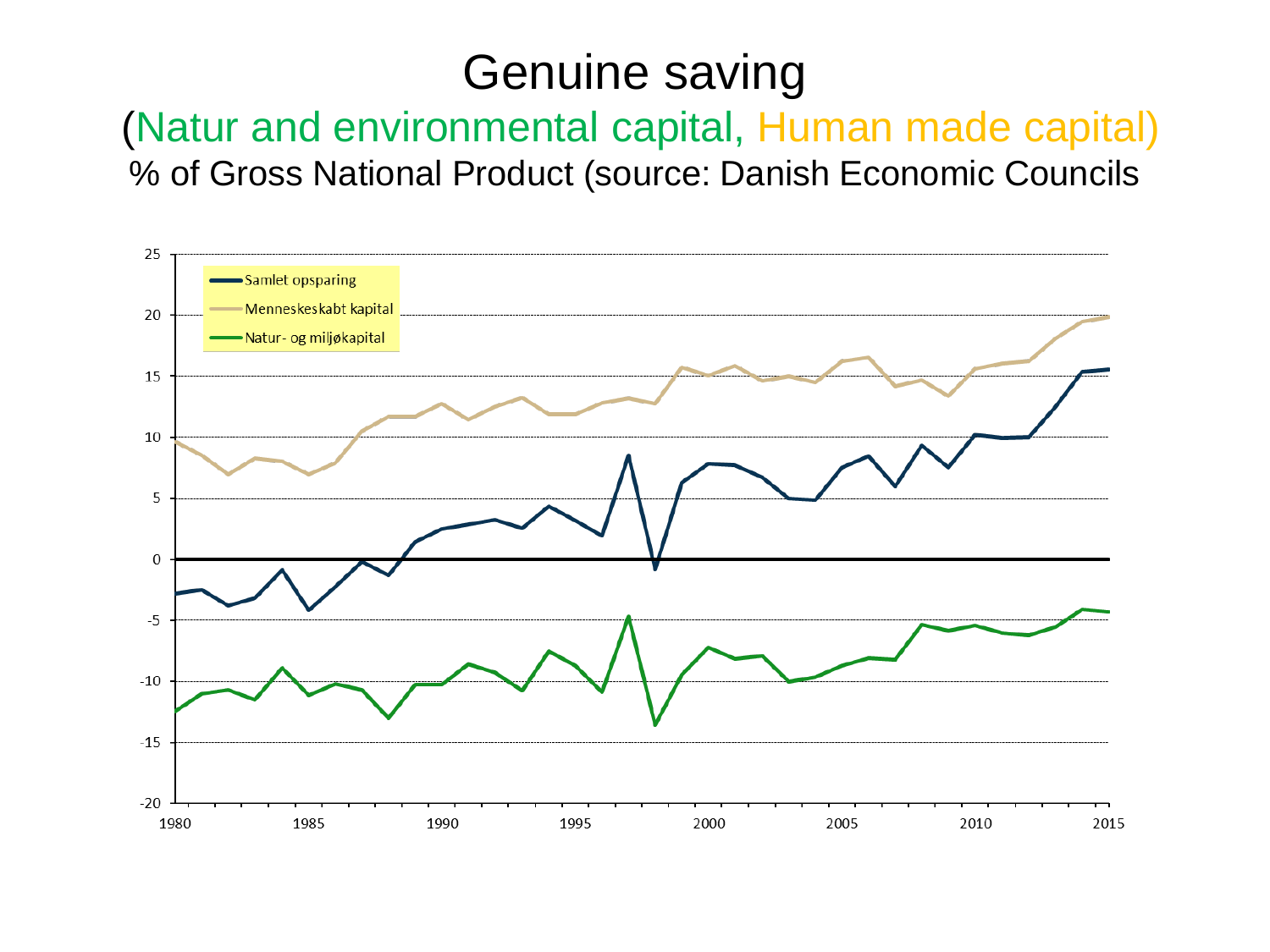# Green industries -some examples

- Reduction af air pollution
- Improvement of energy efficiency
- Protection of soil, groundwater, lakes, fjords and coastal areas
- Energy production from sustainable energy resources
- Monotoring climate protection
- Reduction af noice
- Protection of biodiversity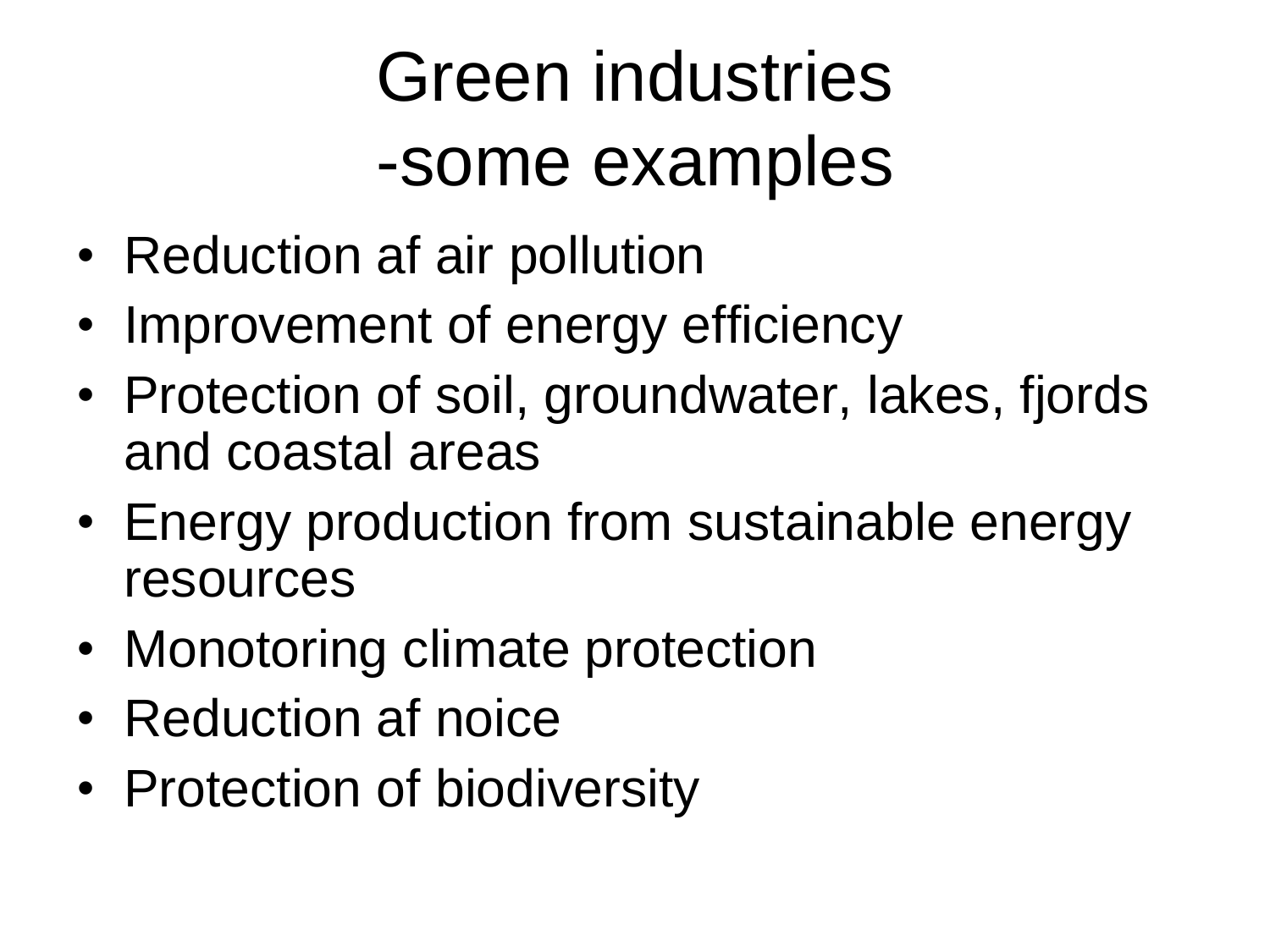

Note that not all emissions are linked to the production of energy used to generate output. Hence, a change in the structure 1. of the economy could lead to changes in GHG/energy that are not necessarily linked to a switch to lower-emission technologies or source of energy.

Source: OECD (2009): The Economics of Climate Change Mitigation. POLICIES AND OPTIONS FOR GLOBAL ACTION BEYOND 2012. <http://www.oecd-ilibrary.org/docserver/download/fulltext/9709011e.pdf?expires=1335287814&id=id&accname=ocid195427&checksum=42E1299D46610A0DC8BD35FA6C2F6744>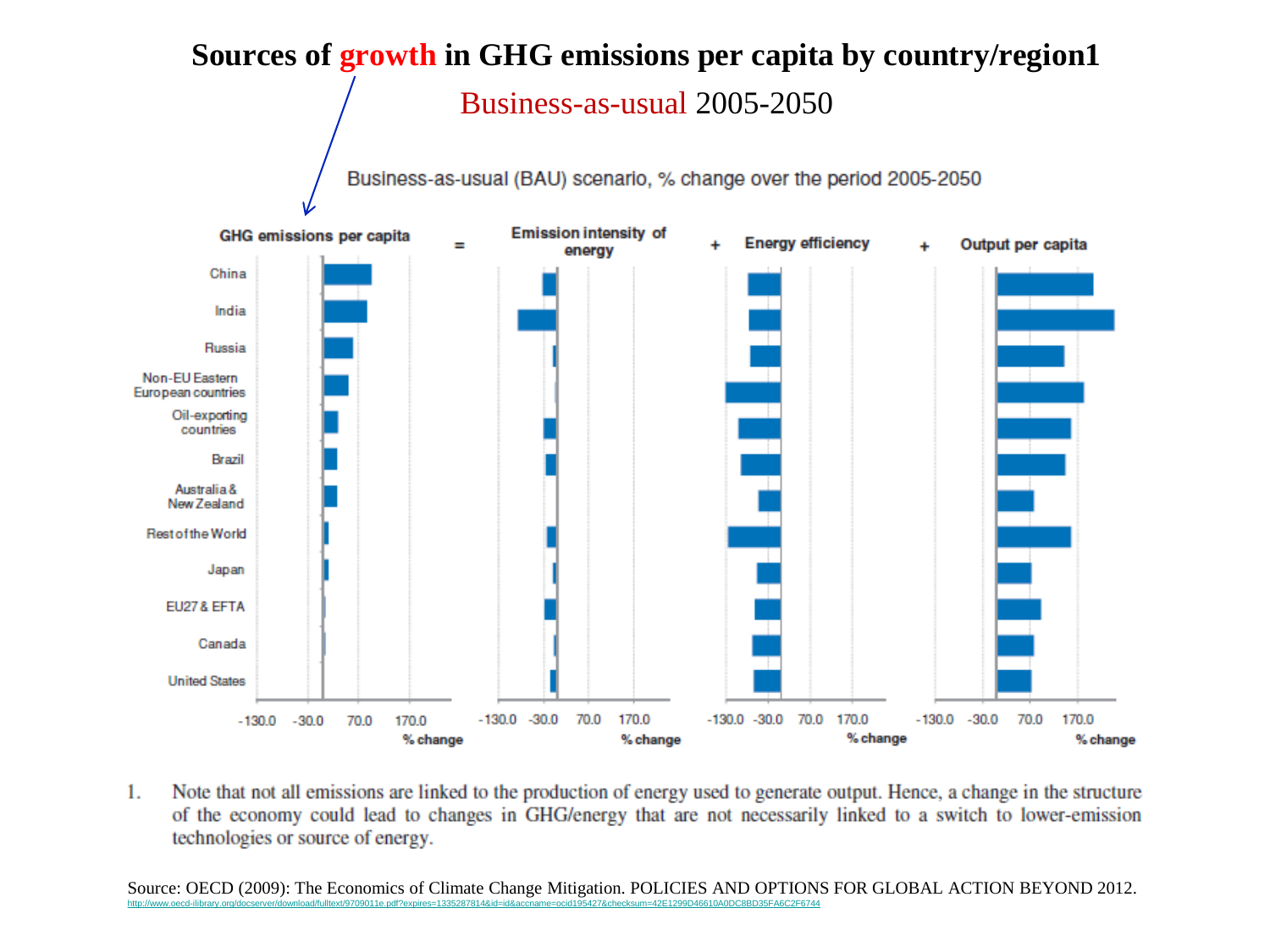## **Social limits to growth**

#### • **Daly (1987) argues that there are two classes of limits to growth**

1) Bio-physical limits - laws of thermodynamics - fragility of ecosystems.

2) Social desirability of growth

#### • **4 propositions limiting desirability of growth:**

- 1) Running down resources imposes costs on future generations.
- 2) Extinction of species
- 3) Self-cancelling effects on welfare (positional goods)
- 4) Corrosive effects on moral standards
	- $\triangleright$  such as glorification of self-interest and a scientific-technocratic worldview.
- **The last two propositions concern 'social limits to growth'.**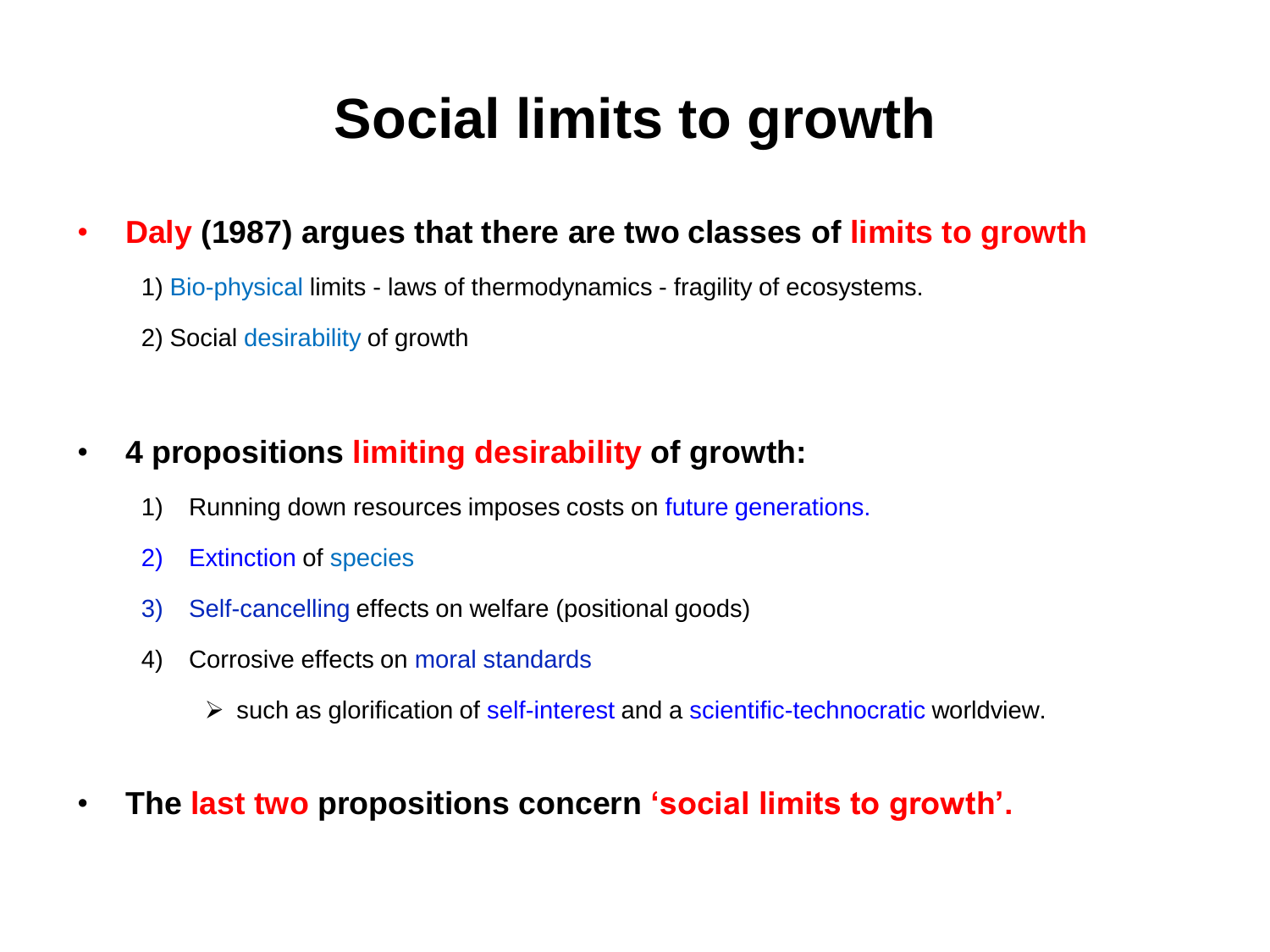#### Report by the Commission on the Measurement of Economic Performance and Social Progress Professor Joseph E. STIGLITZ, Chair, Columbia University Professor Amartya SEN, Chair Adviser, Harvard University Professor Jean-Paul FITOUSSI, Coordinator of the Commission

- *Recommendation 1: When evaluating material well-being, look at income and consumption rather than production*
- *Recommendation 2: Emphasise the household perspective*
- *Recommendation 3: Consider income and consumption jointly with wealth*
- *Recommendation 4: Give more prominence to the distribution of income, consumption and wealth*
- *Recommendation 5: Broaden income measures to non-market activities*
- *Recommendation 6: Quality of life depends on people's objective conditions and capabilities. Steps should be taken to improve measures of people's health, education, personal activities and environmental conditions. In particular, substantial effort should be devoted to developing and implementing robust, reliable measures of social connections, political voice, and insecurity that can be shown to predict life satisfaction.*
- *Recommendation 7: Quality-of-life indicators in all the dimensions covered should assess inequalities in a comprehensive way*